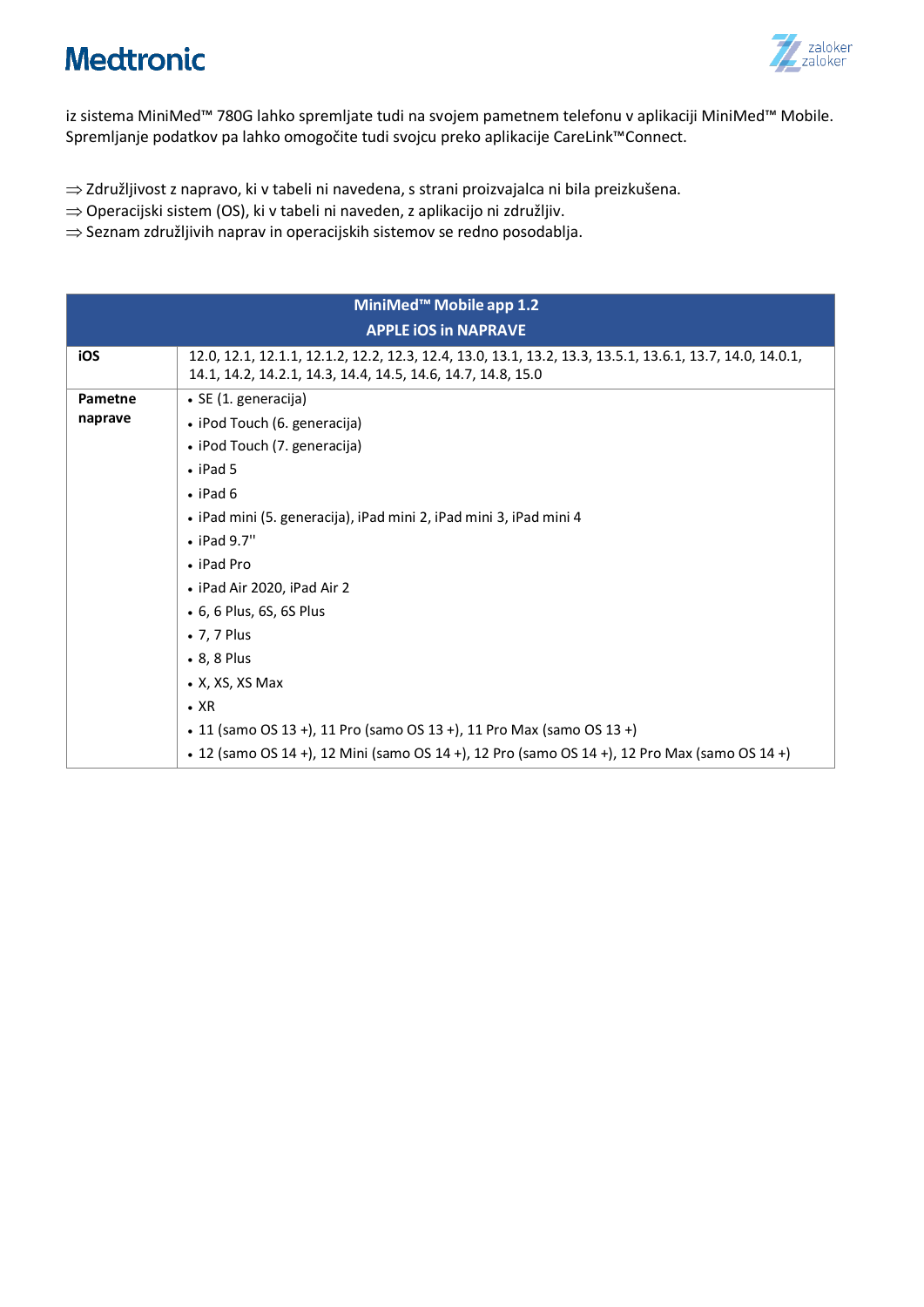# zaloker<br>zaloker

| MiniMed <sup>™</sup> Mobile app 1.2 |                                     |           |
|-------------------------------------|-------------------------------------|-----------|
| <b>ANDROID OS in NAPRAVE*</b>       |                                     |           |
| <b>Naprava</b>                      | <b>Model</b>                        | Android   |
| Samsung                             | • Galaxy A10e                       | 9, 10, 11 |
|                                     | • Galaxy A11                        |           |
|                                     | • Galaxy A20                        |           |
|                                     | • Galaxy A20e                       |           |
|                                     | • Galaxy A21s                       |           |
|                                     | • Galaxy A5 2016                    |           |
|                                     | • Galaxy A5 2017                    |           |
|                                     | • Galaxy A7 (2018)                  |           |
|                                     | • Galaxy A8 (2018)                  |           |
|                                     | • Galaxy Note10 Lite                |           |
|                                     | • Galaxy Note10                     |           |
|                                     | • Galaxy Note10 5G                  |           |
|                                     | • Galaxy Note10+                    |           |
|                                     | • Galaxy Note10+5G                  |           |
|                                     | • Galaxy Note20                     |           |
|                                     | • Galaxy Note20 5G                  |           |
|                                     | • Galaxy Note20 Ultra               |           |
|                                     | • Galaxy Note20 Ultra 5G            |           |
|                                     | • Galaxy Note8                      |           |
|                                     | • Galaxy Note9                      |           |
|                                     | • Galaxy S10                        |           |
|                                     | • Galaxy S10 5G                     |           |
|                                     | • Galaxy S10 Lite                   |           |
|                                     | • Galaxy S10+                       |           |
|                                     | • Galaxy S10+ Olympic Games Edition |           |
|                                     | • Galaxy S10e                       |           |
|                                     | • Galaxy S20                        |           |
|                                     | • Galaxy S20 5G                     |           |
|                                     | • Galaxy S20 FE 5G                  |           |
|                                     | • Galaxy S20 Ultra                  |           |
|                                     | • Galaxy S20 Ultra 5G               |           |
|                                     | • Galaxy S20+                       |           |
|                                     | • Galaxy S20+ 5G                    |           |
|                                     | • Galaxy S21                        |           |
|                                     | • Galaxy S21 5G                     |           |
|                                     | • Galaxy S21 Ultra 5G               |           |
|                                     | • Galaxy S21+5G                     |           |
|                                     | • Galaxy S7                         |           |
|                                     | • Galaxy S7 Edge                    |           |
|                                     | • Galaxy S8                         |           |
|                                     | • Galaxy S8+                        |           |
|                                     | • Galaxy S9                         |           |
|                                     | • Galaxy S9+                        |           |
| LG™                                 | • G7 ThinQ                          | 9, 10     |
|                                     | • LG K20                            |           |
|                                     | • V40 ThinkQ                        |           |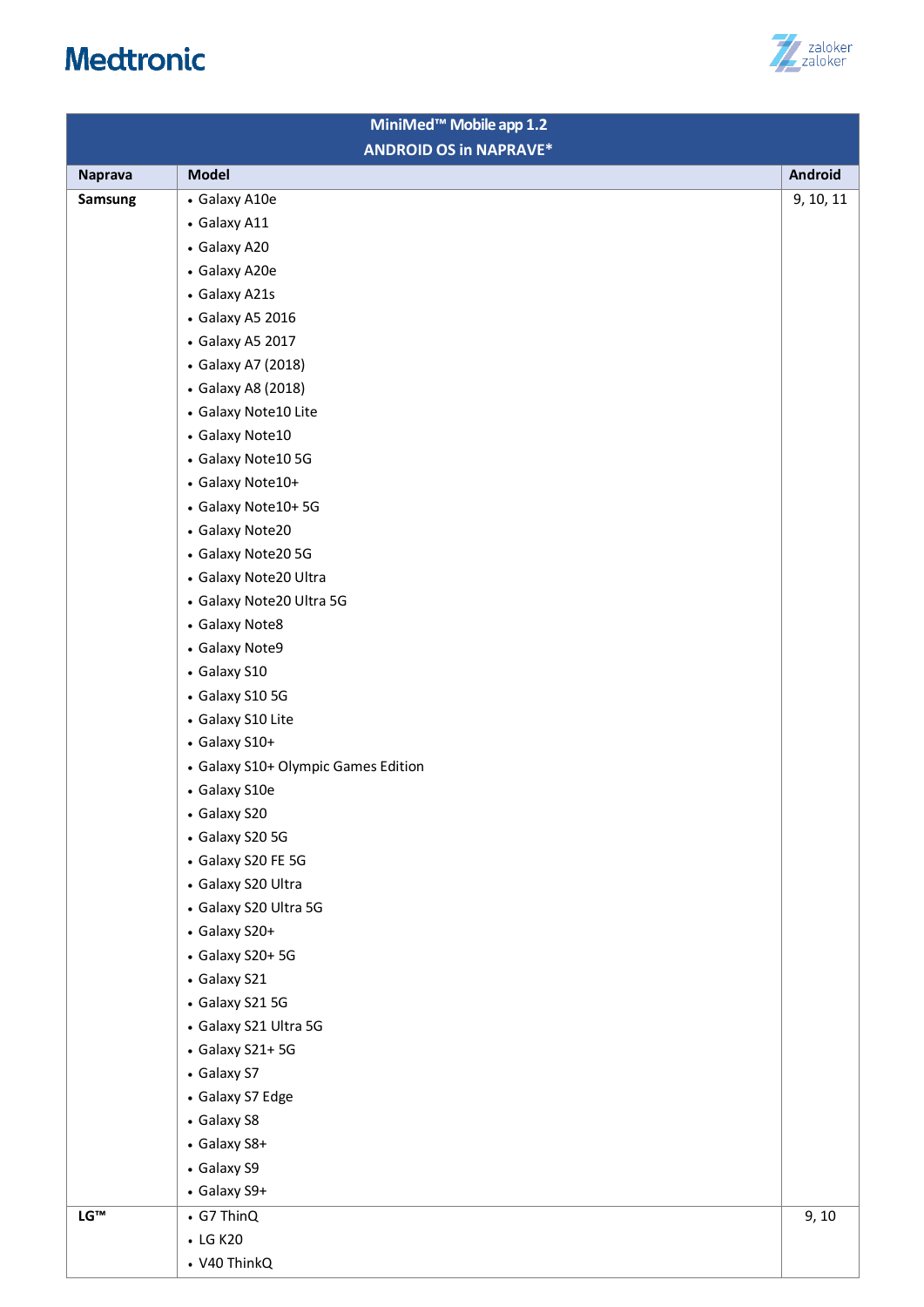

|                | • V50 ThinkQ 5G                              |        |
|----------------|----------------------------------------------|--------|
|                | $\cdot$ V50S                                 |        |
|                | • V60 ThinkQ                                 |        |
| Sony™          | • Xperia 1                                   | 10     |
|                | • Xperia 5                                   |        |
| <b>OnePlus</b> | $\cdot$ 6T                                   |        |
| Google         | · Pixel 3, Pixel 3A, Pixel 3A XL, Pixel 3 XL | 10, 11 |
|                |                                              |        |
|                | · Pixel 4, Pixel 4 XL, Pixel 4A, Pixel 4A 5G |        |
|                | $\cdot$ Pixel 5                              |        |
| Huawei         | • Mate Pro 20 (LYA-LOC, LYA-L29)             | 9, 10  |
| <b>Xiaomi</b>  | • Mi $9$ (MI 9)                              | 9, 10  |
|                | • Mi $6$ (MI $6$ )                           |        |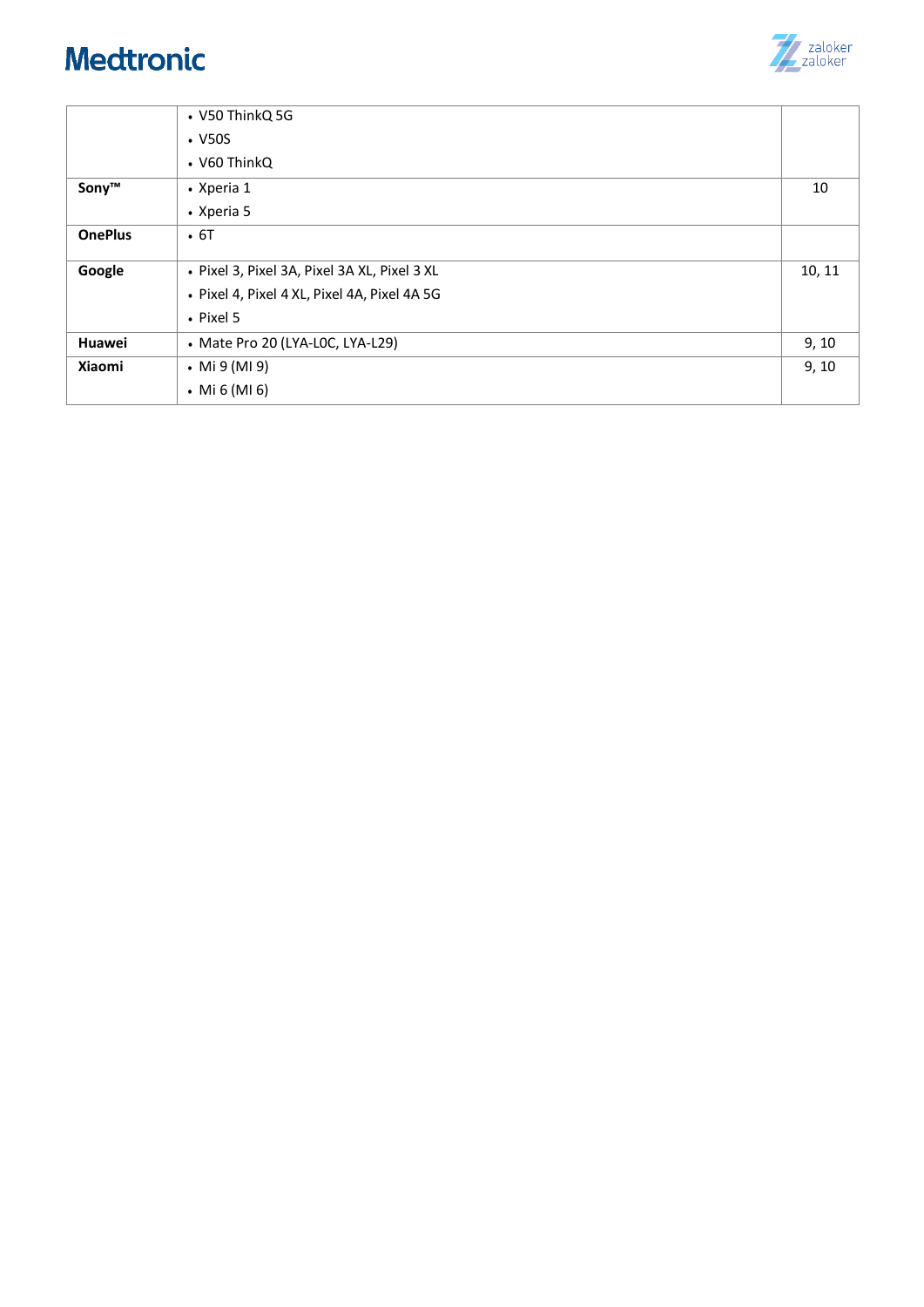

| MiniMed <sup>™</sup> CareLink™ Connect app 2.2 |                                                                                                                           |  |  |  |
|------------------------------------------------|---------------------------------------------------------------------------------------------------------------------------|--|--|--|
| <b>APPLE IOS In NAPRAVE*</b>                   |                                                                                                                           |  |  |  |
| <b>Naprava</b>                                 | <b>Model</b>                                                                                                              |  |  |  |
| iOS                                            | 13.0, 13.3.1, 13.4.1, 13.5.1, 13.6, 13.6.1, 13.7, 14.0, 14.0.1, 14.1, 14.2, 14.2.1, 14.4, 14.5, 14.6, 14.7,<br>14.8, 15.0 |  |  |  |
| Pametne                                        | • iPhone 6, iPhone 6 Plus, iPhone 6S, iPhone 6S Plus                                                                      |  |  |  |
| naprave                                        | • iPhone SE (1. generacija)                                                                                               |  |  |  |
|                                                | • iPhone 7, iPhone 7 Plus                                                                                                 |  |  |  |
|                                                | • iPhone 8, iPhone 8 Plus                                                                                                 |  |  |  |
|                                                | • iPhone X, iPhone XS, iPhone XS Max, iPhone XR                                                                           |  |  |  |
|                                                | • iPhone 11, iPhone 11 Pro, iPhone 11 Pro Max                                                                             |  |  |  |
|                                                | • iPhone 12 mini, iPhone 12, iPhone 12 Pro, iPhone 12 Pro Max                                                             |  |  |  |
|                                                | • iPod touch (6. generacija)                                                                                              |  |  |  |
|                                                | • iPod touch (7. generacija)                                                                                              |  |  |  |
|                                                | $\cdot$ iPad 5                                                                                                            |  |  |  |
|                                                | • iPad mini (5. generacija), iPad mini 2, iPad mini 3, iPad mini 4,                                                       |  |  |  |
|                                                | • iPad Air 2, iPad Air 2020                                                                                               |  |  |  |
|                                                | $\bullet$ iPad 9.7"                                                                                                       |  |  |  |
|                                                | • iPad Pro (12.9"), iPad Pro (10.5"), iPad Pro (10.5"), iPad Pro (12.9", 3. generacija)                                   |  |  |  |
|                                                | $\cdot$ iPad 6                                                                                                            |  |  |  |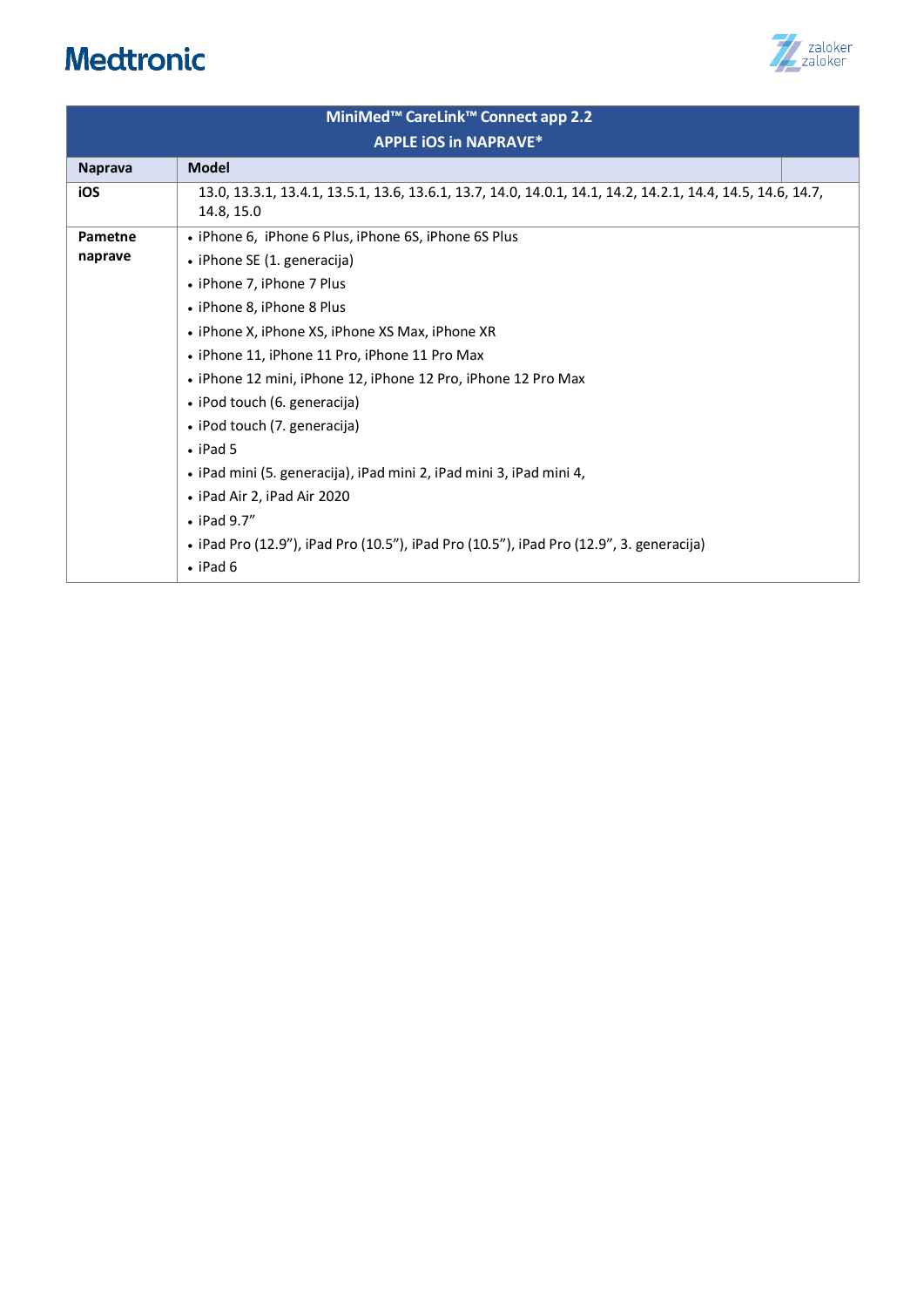

|                               | MiniMed <sup>™</sup> CareLink™ Connect app 2.2 |                |
|-------------------------------|------------------------------------------------|----------------|
| <b>ANDROID OS in NAPRAVE*</b> |                                                |                |
| <b>Naprava</b>                | <b>Model</b>                                   | <b>Android</b> |
| Samsung                       | • Galaxy A10e                                  | 9, 10, 11      |
|                               | • Galaxy A11                                   |                |
|                               | • Galaxy A20                                   |                |
|                               | • Galaxy A20e                                  |                |
|                               | • Galaxy A21s                                  |                |
|                               | • Galaxy A5 2016                               |                |
|                               | • Galaxy A5 2017                               |                |
|                               | • Galaxy A7 (2018)                             |                |
|                               | • Galaxy A8 (2018)                             |                |
|                               | • Galaxy Note10 Lite                           |                |
|                               | • Galaxy Note10                                |                |
|                               | • Galaxy Note10 5G                             |                |
|                               | • Galaxy Note10+                               |                |
|                               | • Galaxy Note10+5G                             |                |
|                               | • Galaxy Note20                                |                |
|                               | • Galaxy Note20 5G                             |                |
|                               | • Galaxy Note20 Ultra                          |                |
|                               | • Galaxy Note20 Ultra 5G                       |                |
|                               | • Galaxy Note8                                 |                |
|                               | • Galaxy Note9                                 |                |
|                               | • Galaxy S10                                   |                |
|                               | • Galaxy S10 5G                                |                |
|                               | • Galaxy S10 Lite                              |                |
|                               | • Galaxy S10+                                  |                |
|                               | • Galaxy S10+ Olympic Games Edition            |                |
|                               | • Galaxy S10e                                  |                |
|                               | • Galaxy S20                                   |                |
|                               | • Galaxy S20 5G                                |                |
|                               | • Galaxy S20 FE 5G                             |                |
|                               | • Galaxy S20 Ultra                             |                |
|                               | • Galaxy S20 Ultra 5G                          |                |
|                               | • Galaxy S20+                                  |                |
|                               | • Galaxy S20+ 5G                               |                |
|                               | • Galaxy S21                                   |                |
|                               | • Galaxy S21 5G                                |                |
|                               | • Galaxy S21 Ultra 5G                          |                |
|                               | • Galaxy S21+5G                                |                |
|                               | • Galaxy S7                                    |                |
|                               | • Galaxy S7 Edge                               |                |
|                               | • Galaxy S8                                    |                |
|                               | • Galaxy S8+                                   |                |
|                               | • Galaxy S9                                    |                |
|                               | • Galaxy S9+                                   |                |
| LG™                           | $\cdot$ K20                                    | 9, 10          |
|                               | $\cdot$ G6                                     |                |
|                               | • LG K20                                       |                |